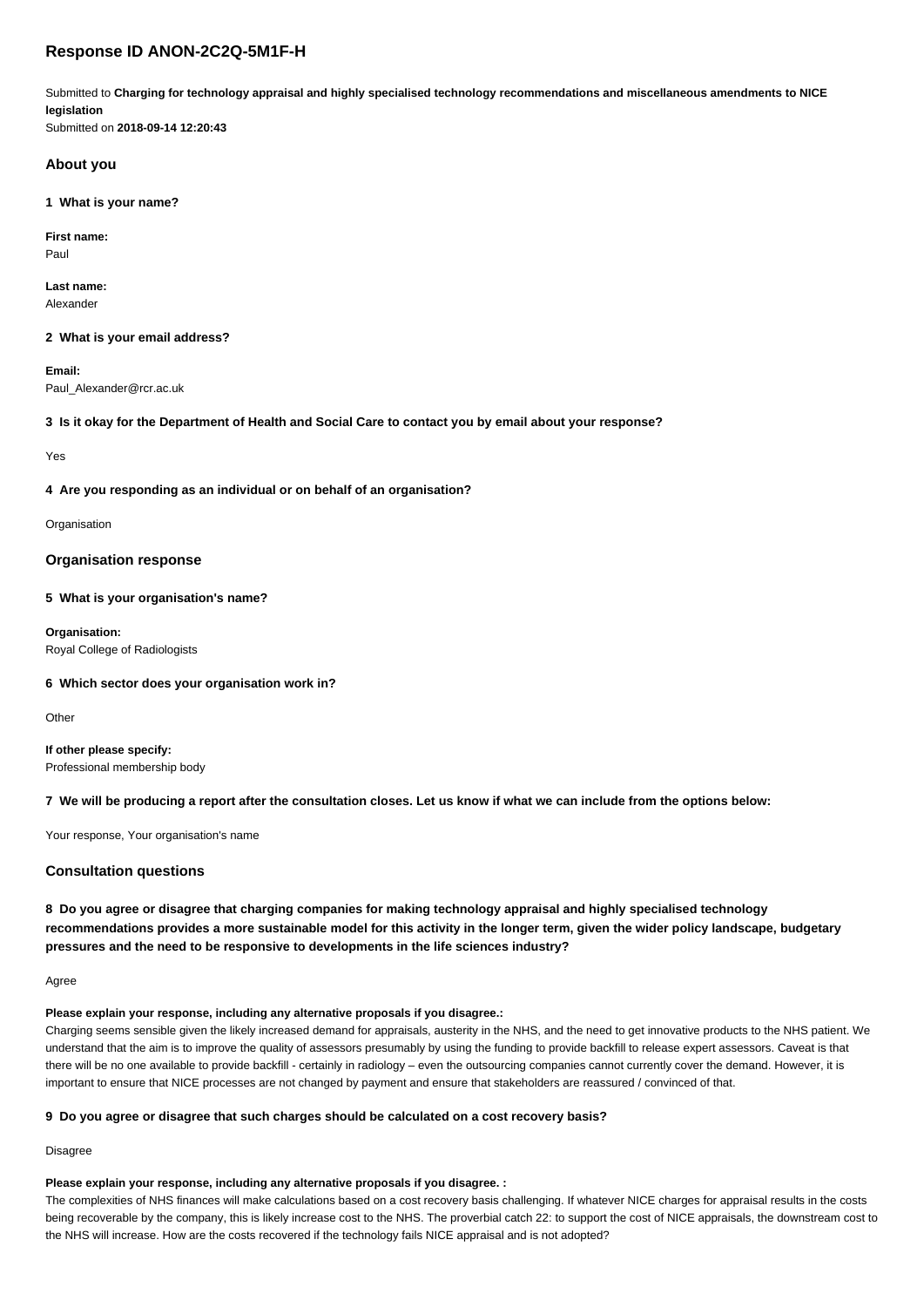# **10 Do you agree or disagree that small companies (as defined by the Companies Act) should pay 25% less for technology appraisal and highly specialised technology recommendations than larger companies?**

Agree

#### **Please explain your response, including any alternative proposals if you disagree.:**

Small companies should have a discount but, given the small impact on overall costing of a 25% reduction and the wish (stated elsewhere) to encourage small entrepreneurs, we wonder if there needs to be scope built in for more than one level of payment e.g. a sliding scale where the smallest/shortest established get a 40% discount? It will need to be a simple formula however, otherwise scrutinising financial company profit levels may be necessary, which adds a new unwanted level of complexity.

One additional caveat is that, even if SMEs pay 25% less, it may still not be affordable at the time they apply as costs may only be recouped once technology has passed NICE assessment. This may well act as a deterrent to some SMEs applying at all.

#### **11 Do you agree or disagree that small companies should be able to pay in installments as proposed in paragraph 2.4 bullet 2?**

Agree

#### **Please explain your response, including any alternative proposals if you disagree.:**

Paying in installments seems sensible, but the proposed 40/50/10 could still be prohibitive. We can understand that these companies should not be presenting for NICE approval without a robust expectation of a positive outcome, but the three very large payments could act as a disincentive to the smallest companies or those with only one product.

#### **12 Do you agree or disagree with the analysis in the accompanying Impact Assessment on the impacts of the proposed charging?**

Disagree

#### **Please explain your response, including any alternative data or assumptions if you disagree.:**

The impact assessment suggests all monies saved (that would have otherwise been spent on assessments) will be used to pay for 'NHS expert time'. However, this assumes that backfill/outsourcing is available, and that the generated funds will go towards this. This is a big assumption in shortage specialties, especially considering that outsourcing companies are already struggling to cope.

Also, given the preface that this money is not currently in the system and that capacity would be reduced if charging is not implemented, it seems unrealistic to suggest that the money not actually there, will be put back into the NHS in a way where measurable QALYs will be saved.

## **13 Do you agree or disagree that NICE's appeal panel NHS membership should be drawn from the whole of the UK and not just England?**

Agree

#### **Please explain your response:**

In order to get access to the best opinions, the option to go UK wide is sensible.

#### **14 Do you have any further comments on the proposals in this consultation document?**

#### **Further comments:**

1. This covers all devices, but in the supporting literature there is specific mention of pharma only, and that all pharma is large. There needs to be cognisance that the presentation of artificial intelligence (AI) and mechanical devices, (created by a spectrum of niche small life-sciences companies, through to global conglomerates), are likely to vastly increase in the coming years.

2. Often a number of companies develop a similar device at a roughly similar time. There is scope to encourage companies that they should proceed down the Technology Appraisals (MTA) route, especially if all have similar levels of evidence available. Making it explicit that MTA is a preferred option, might encourage companies to enter into trials of comparative outcomes rather than one versus another. Competition could result in consumption of significant resources and, in rare indications, the available population of patients. This could be further incentivised by, for example, a reduction in payment for all technologies who are assessed together.

3. We are slightly concerned that by charging companies, there will be an unspoken expectation that the recommendation will be likely a positive one. This will need to be made explicit from the outset. Not all technology appraisals will/should have positive outcomes. A false expectation of success may result in an increase in appeals which could prove costly, negating benefits accrued from charging in the first place. However, we appreciate that the charging mechanism should encourage companies to have products that are potentially market-ready before they apply.

4. NICE does not think there will be a reduction in the number of assessments - charging might deter smaller companies from applying for NICE approval. Also, will charging change the way NICE approaches assessments?

## **Feedback on consultation process**

#### **15 Help us improve how the department runs consultations by answering the following questions:**

**Satisfied** 

**Further comments::**